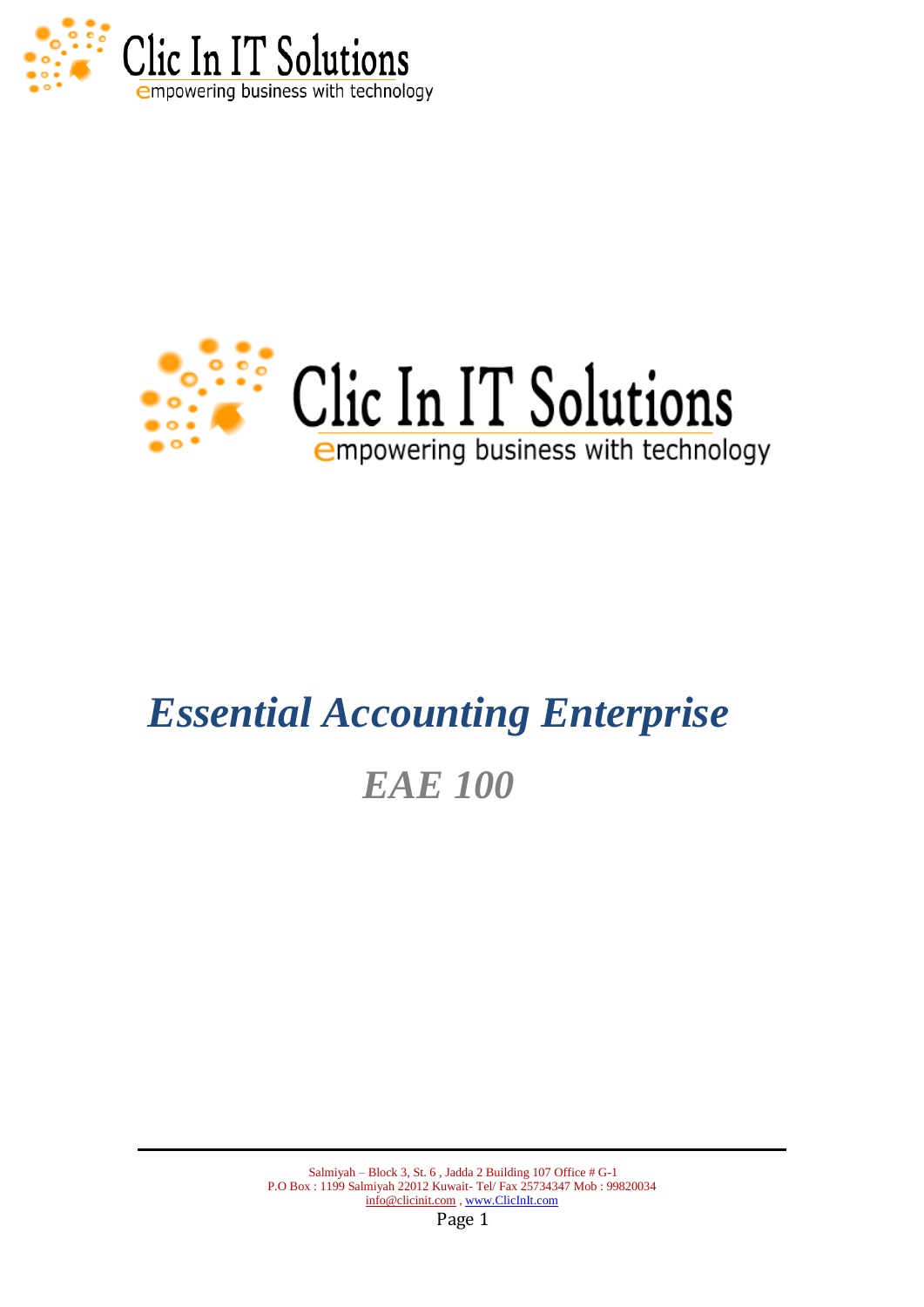

# **Essential Accounting Enterprise**

# **EAE 100**

#### **Clic In IT Solutions, a software development and systems implementation company, we are introducing Essential Accounting Enterprise (EAE 100) a comprehensive an Enterprise Resource Planning product - Package!**

We are here to introduce how Industries or Operations and Businesses for Essential Accounting Enterprise can help organization streamline, gain insight into their operations, promote efficiency, improve your business profitability and build competitive advantage, and manage your financial processes.

No matter what type of products you move or industry you are in there will be information here to help you increase your company's opportunity and reach, improve time to market for products and services, boost operational responsiveness and productivity, and compete successfully for customers in a your market, improve the operational efficiency and service delivery of your organization, sharpen your competitive edge, and manage reporting and regulatory requirements with greater ease.

Essential Accounting Enterprise maximizes operational efficiency in your organization by helping you to streamline your business processes and automate routine tasks by integrating critical financial data across your organization. Just by implementing the financial management module of Essential Accounting Enterprise, you can reduce the time it takes to perform month-end closes, simplify data entry, and accelerate some of your administrative processes.

Challenges of managing goods through the operations, and how Essential Accounting Enterprise can help your organization gain insight into its operations, increase efficiency, and boost the health and profitability of customer relationships.

Essential Accounting Enterprise for companies interested in streamlining their operations.

Essential Accounting Enterprise also provides real-time, integrated information from across your organization, so you can get the information you need to make rapid, well-informed business decisions.

Essential Accounting Enterprise can give you deeper insight into your financial status and cash flow whenever you need it. You can analyze your liquidity with cash flow forecasts and optimize the way your company manages foreign currencies. With Bank Management in Essential Accounting Enterprise, you can reconcile your accounts, set up custom format paper checks and monitor and report deposits, payments, and balances on bank accounts.

An Essential Accounting Enterprise solution is an organization-wide business management system. It can integrate the entire operations cycle and increases the flow of information throughout the operations. Its functionality combines with an underlying technology that makes it easy to customize for specific needs or business growth while maintaining a smooth upgrade path. Overall, this can result in a quick return on investment and a low total cost of ownership.

Essential Accounting Enterprise equips you to take on the challenges of your business and grow your company as new market opportunities arise.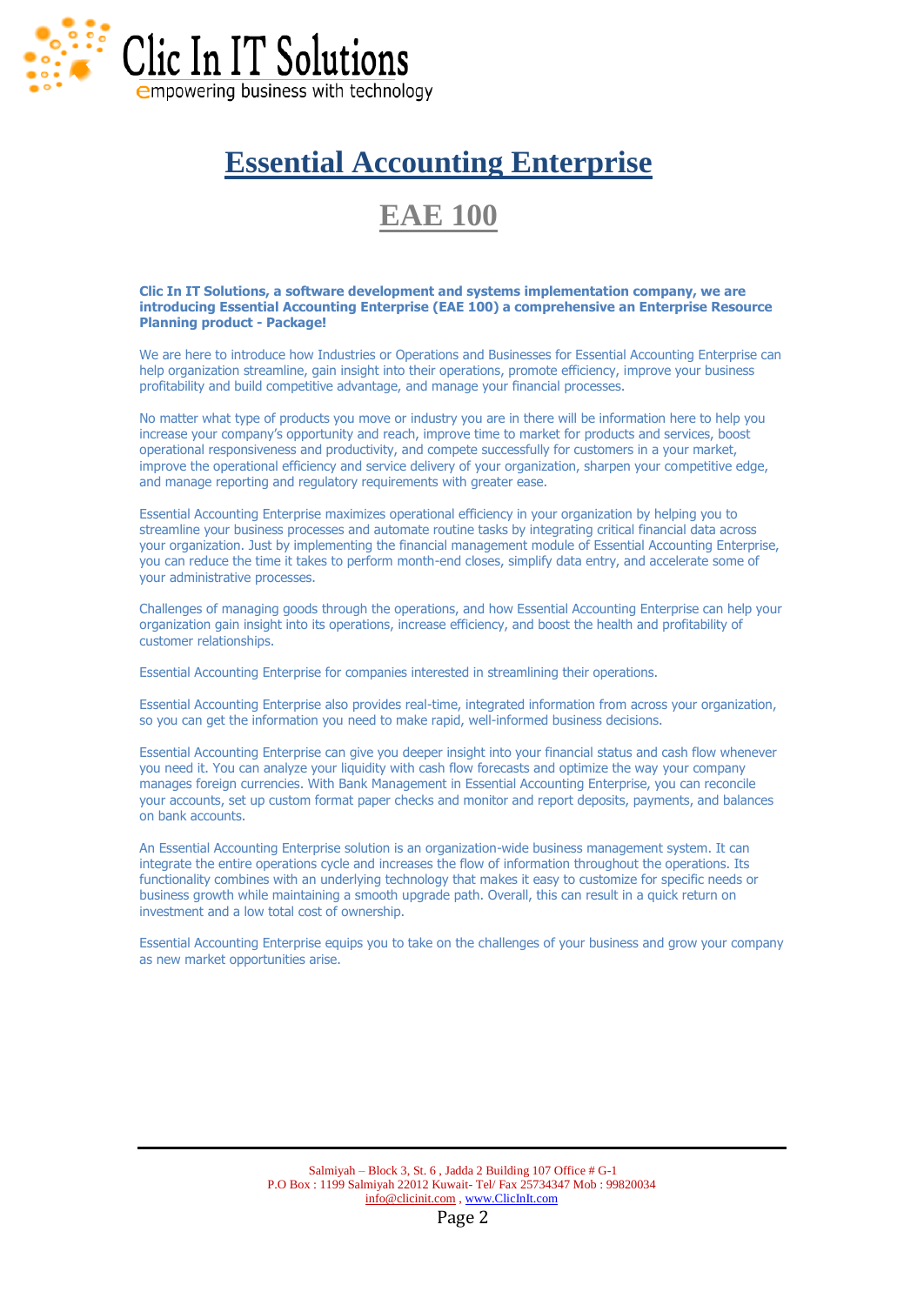

#### **Complete Dot Net Accounting Enterprise System using ASP Dot Net & VB Dot Net and SQL Server 2005 or SQL Server 2005 Express!**

Essential Accounting Enterprise includes all of the basic accounting system functionality you would expect from a normal Accounting/ERP system implemented within a multi-tier Dot Net framework which allows for scalability and extendibility.

Essential Accounting Enterprise allows all of your employees to enter and share company data concurrently in real-time across town or across the world! Enter orders and check inventory from the field!

Essential Accounting Enterprise uses Microsoft Dot Net Technology, the most powerful and scalable software platform available today!

Scales along with your organization. Start out with a one-server configuration, and as your company and needs grow the Essential Accounting Enterprise will scale with your organization by simply adding inexpensive servers to the configuration. There are no per user, per server, or per processor licensing or pricing, and nothing more to buy, Essential Accounting Enterprise will run on any number of servers right out-of-the-box!

It has very simple user interfaces that are intuitive and easy to navigate.

Essential Accounting Enterprise is multi-currency, multi-lingual, and supports various models of VAT Taxation that allow the software to be used globally!

Operates in real-time, so you always have the fastest access to the latest company data! Quickly spot trends and always have the latest information to help you make the best decisions!

An integrated Web-Based CRM System helps you keep in contact with your potential customers while an Integrated Web-Based Shopping Cart allows you to convert your leads to customers, and an Integrated Web Based Support System helps you keep your customers.

#### **Essential Accounting Enterprise Features:**



Essential Accounting Enterprise 2007 is multi-company, multi-division, multi-department, multi- warehouse, supports multiple bins per warehouse, allows for nearly unlimited customers, ship-to's, ship-for's, and vendors.

The system is Multi-Currency and Multi-Lingual.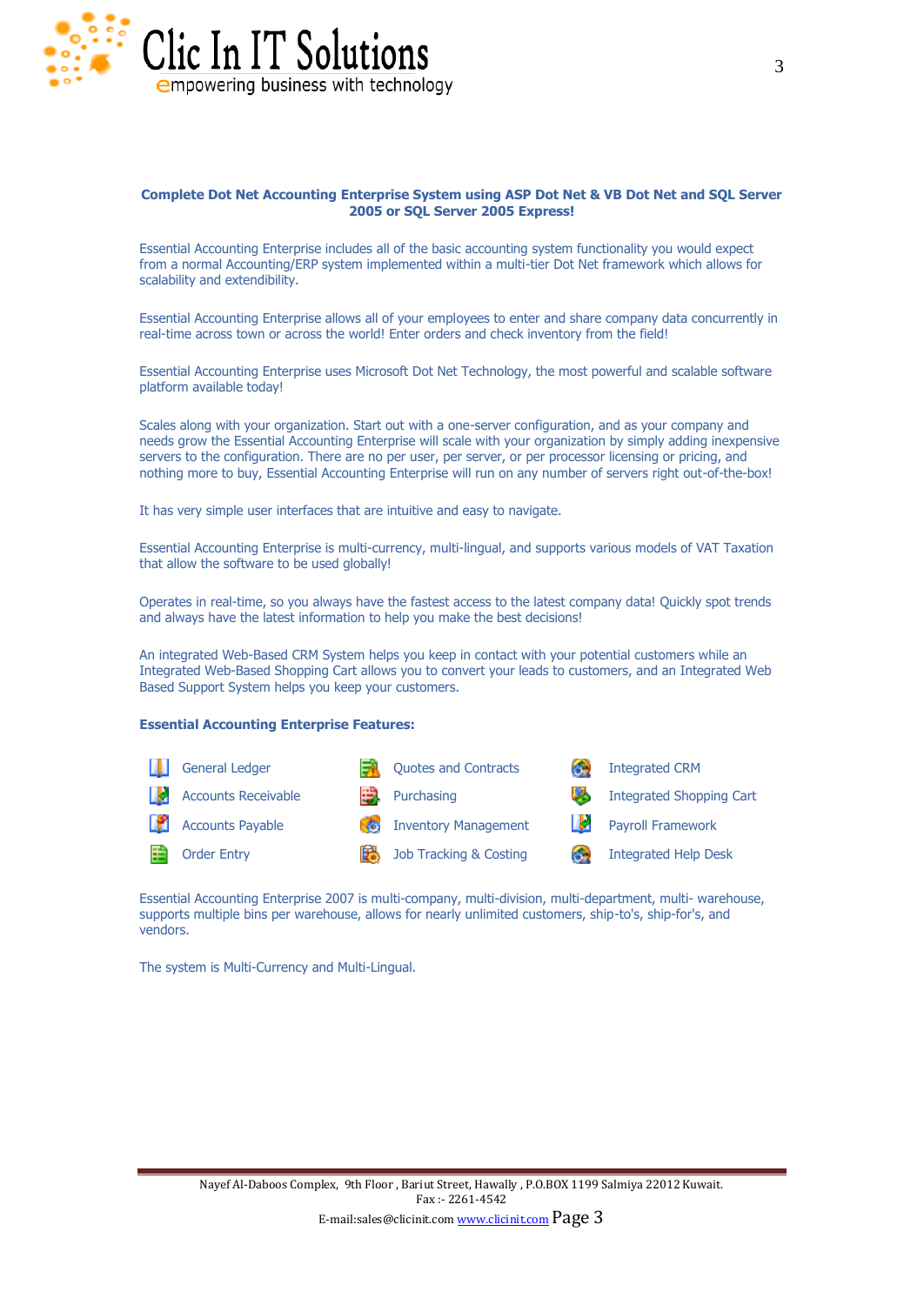

#### **Typical Uses of the Essential Accounting Enterprise 2007 System:**

- $\Box$ Make Your Own Fully Customizable ERP System!
- $\blacksquare$ A Base ERP System to support your vertical applications!
- $\blacksquare$ An ERP System for Geographically-Dispersed Companies!
- $\blacksquare$ An ERP System that supports outsourced departments!
- A hosted ERP Solution for your own n customers!
- An ERP System for Franchises!  $\blacksquare$
- $\blacksquare$ An ERP System for Fund Accounting!
- $\blacksquare$ An ERP System overseas operation!

# **System Overview**

- Multi-Tier Architecture
- Uses Web Service
- Unlimited Multi-Company Support
- Unlimited Divisions Per Company
- Unlimited Departments Per Division
- Unlimited Warehouses
- Unlimited Bins per Warehouse
- Multi-Currency
- ASP Dot Net GUI 100% Browser Based
- VB Dot Net GUI Desktop Client
- Both Clients can operate simultaneously
- Uses SQL Server 2000, 2005, or MSDE 2000
- All Business Logic in Stored Procedures
- Full Audit Trail using Triggers
- Over 100 Report Formats Included
- No Third Party Controls used
- GAAP Compliant

# **General Ledger**

- 36 Position Account Number Fields
- Fully Customizable Chat of Account
- Budget by General Ledger Account
- Supports from 1 to 14 Periods
- Simple Month-End and Year-End Close
- Full Audit Trail
- Reversing Entries
- Fixed Assets
- Asset Depreciation
- Bank Reconciliation
- Currency Exchange Rate Tracking
- Realized Gains / Losses on Currency Transactions
- GAAP Financial Reports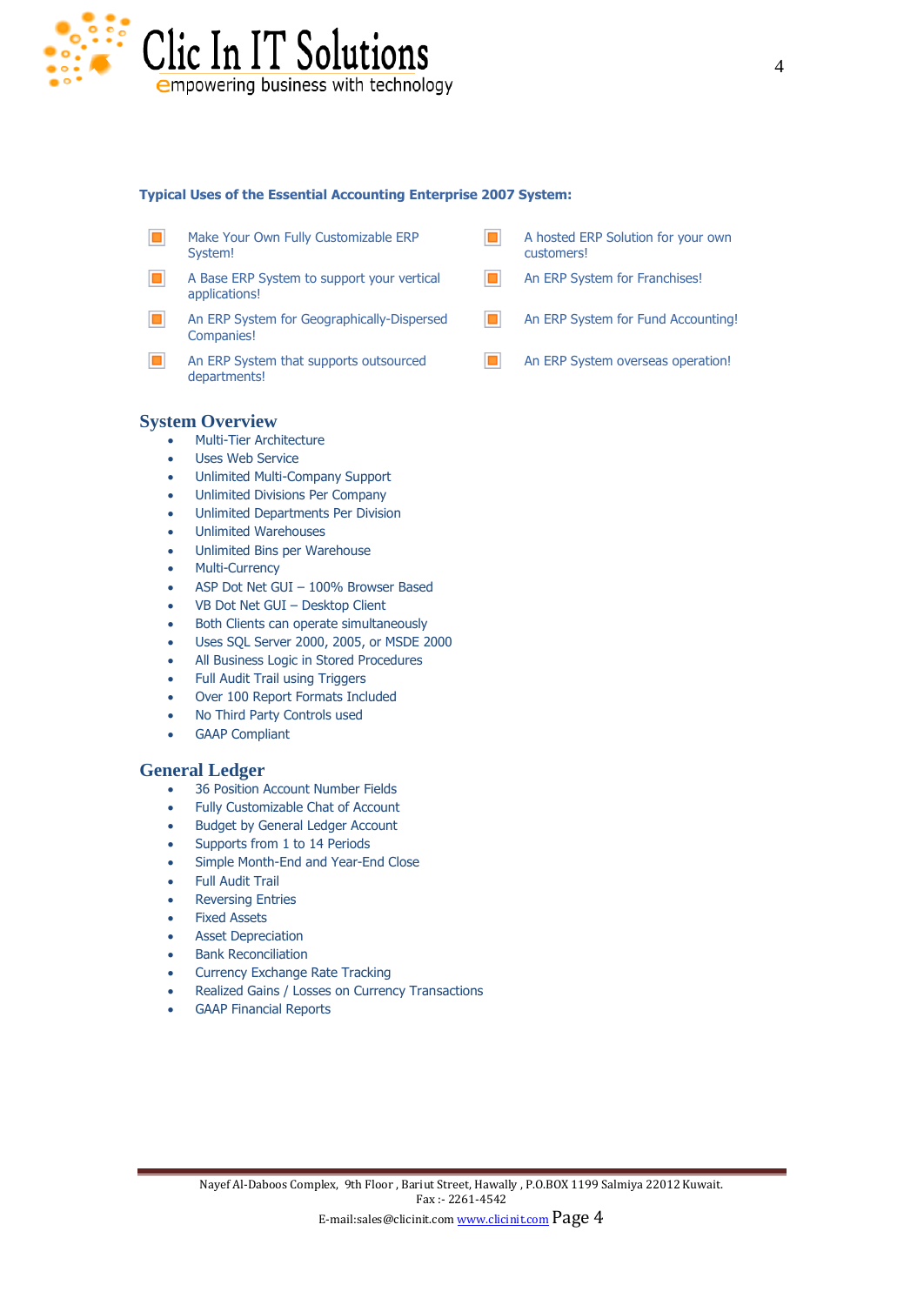

# **Accounts Receivable & Order Entry**

- Orders, Quotes, & Contracts
- Convert Orders to Contracts and Contracts to Orders
- Invoices & Credit Memos
- Backorder Handling, Split Orders, Re-allocate Orders
- Automatic Credit Hold
- Pick Tickets, Packing Lists and Shipping Cycle
- Ship Confirm Orders
- Automatic Invoicing of Shipped Orders
- Returns
- Ability to Easily Support Bar Codes
- Unlimited Customers
- Unlimited Ship-To's per Customer
- Unlimited Ship-For's per Customer Ship To
- Unlimited Customer Contracts
- Customer Specific Pricing
- Customer Specific Part Numbers
- Easy Cash Receipts Process
- Can Easily Support Point of Sale (POS)

# **Accounts Payable & Purchasing**

- Purchase Orders & Debit Memos
- Receiving
- Partial Receipts
- Receive into Multiple Warehouses & Bins
- Purchase Order Approval Process
- Vouchers & Payments
- RMA's & RMA Receiving Process
- Payment Approval Process
- Checks Print to Blank Check Stock
- Void Checks
- Unlimited Vendors
- Vendor Specific Prices
- Vendor Specific Part Numbers
- Unlimited Warehouses
- Unlimited Bins Per Warehouse
- Ability to Easily Support Bar Codes

# **Inventory Control**

- Inventory by Warehouse by Bin
- Unlimited Item Categories
- Unlimited Item Families
- Unlimited Items
- Item Pricing Codes
- Ability to Easily Support Bar Codes
- Inventory Transfers
- Inventory Adjustments
- Inventory Assemblies
- Consignment Warehouses
- Supports FIFO, LIFO, and Weighted Average
- Tracks all Three Costing Methods Simultaneously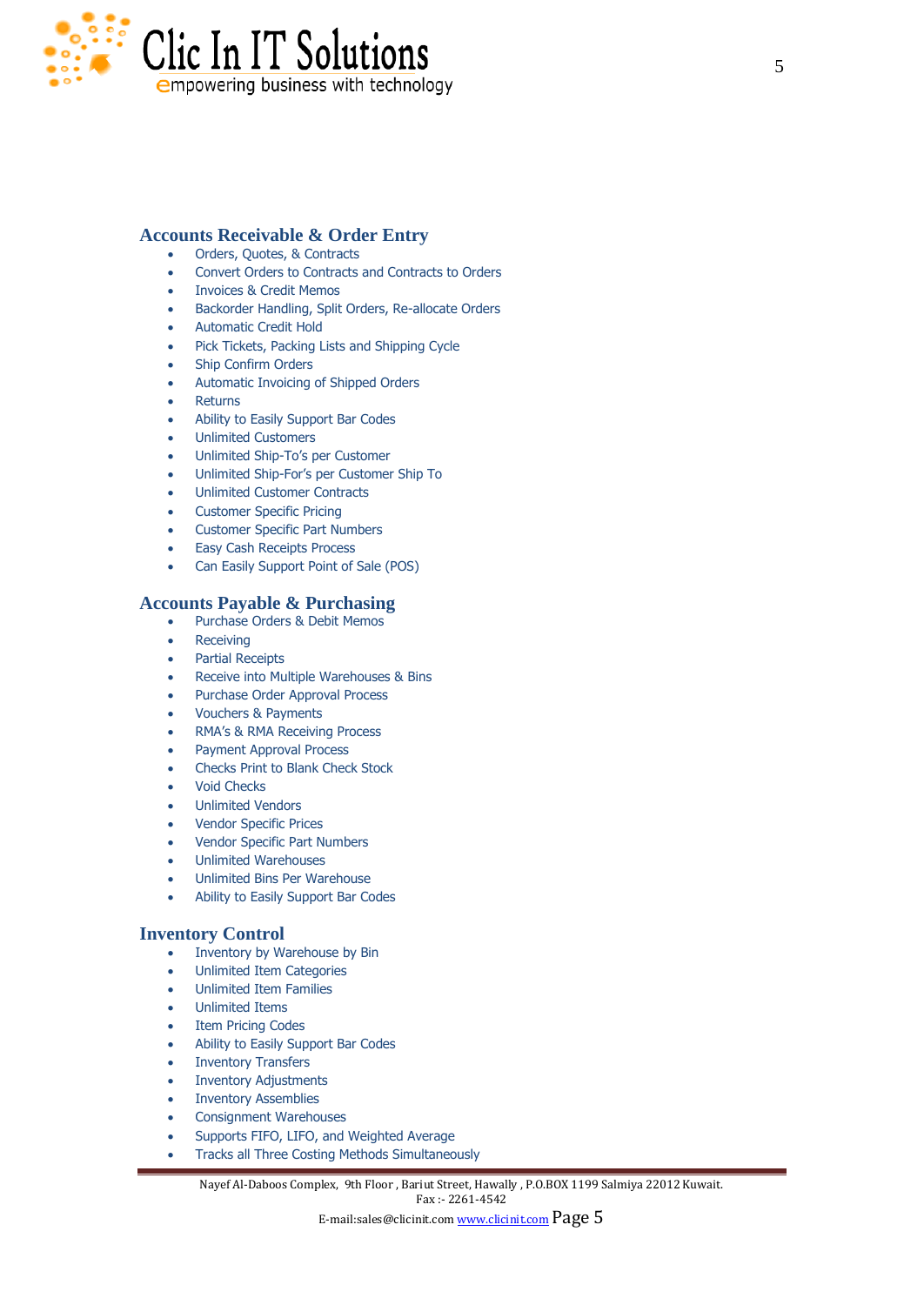

| <b>Custom Programming</b>           |              | Custom Add-ons                 |
|-------------------------------------|--------------|--------------------------------|
| <b>Customized Shopping Cart</b>     | $\Box$       | <b>Customized CRM</b>          |
| <b>Custom Website Connections</b>   | п            | <b>Customized Help Desk</b>    |
| Systems Integration                 | п            | <b>Third-Party Integration</b> |
| <b>Programming Support</b>          | $\mathbf{r}$ | <b>Installation Support</b>    |
| Remote Installation                 |              | <b>Adding New Languages</b>    |
| <b>International Customizations</b> |              | <b>New Reports</b>             |

# **Extra Modules**

**Fund Accounting**

#### **Complete Dot Net Fund Accounting System using ASP Dot Net & VB Dot Net and SQL Server 2005 or SQL Server 2005 Express!**

- $\blacksquare$ Essential Accounting Enterprise Fund system includes all of the great features of the typical Essential Accounting Enterprise package, but with modifications specifically for fund accounting systems.
- $\Box$ Complete General Ledger for each fund!
- $\Box$ Unlimited Budgets Per GL Account Per Fund!
- $\Box$ Joint Payables Feature allows centralized AP!
- $\blacksquare$ Includes all other accounting functionality, Including Complete AR and E-Commerce for on-line donations and giftshops!
	- **Budgeting System**
	- **MRP System**

# **Build your MRP System within the Essential Accounting Enterprise Package!**

- $\blacksquare$ Work Orders, Bill of Materials, Assembly Instructions!
- $\blacksquare$ Completely integrated with the Essential Accounting Enterprise System!
- $\Box$ Available now as part of the Essential Accounting Enterprise System!

# **Credit Card Processing Framework**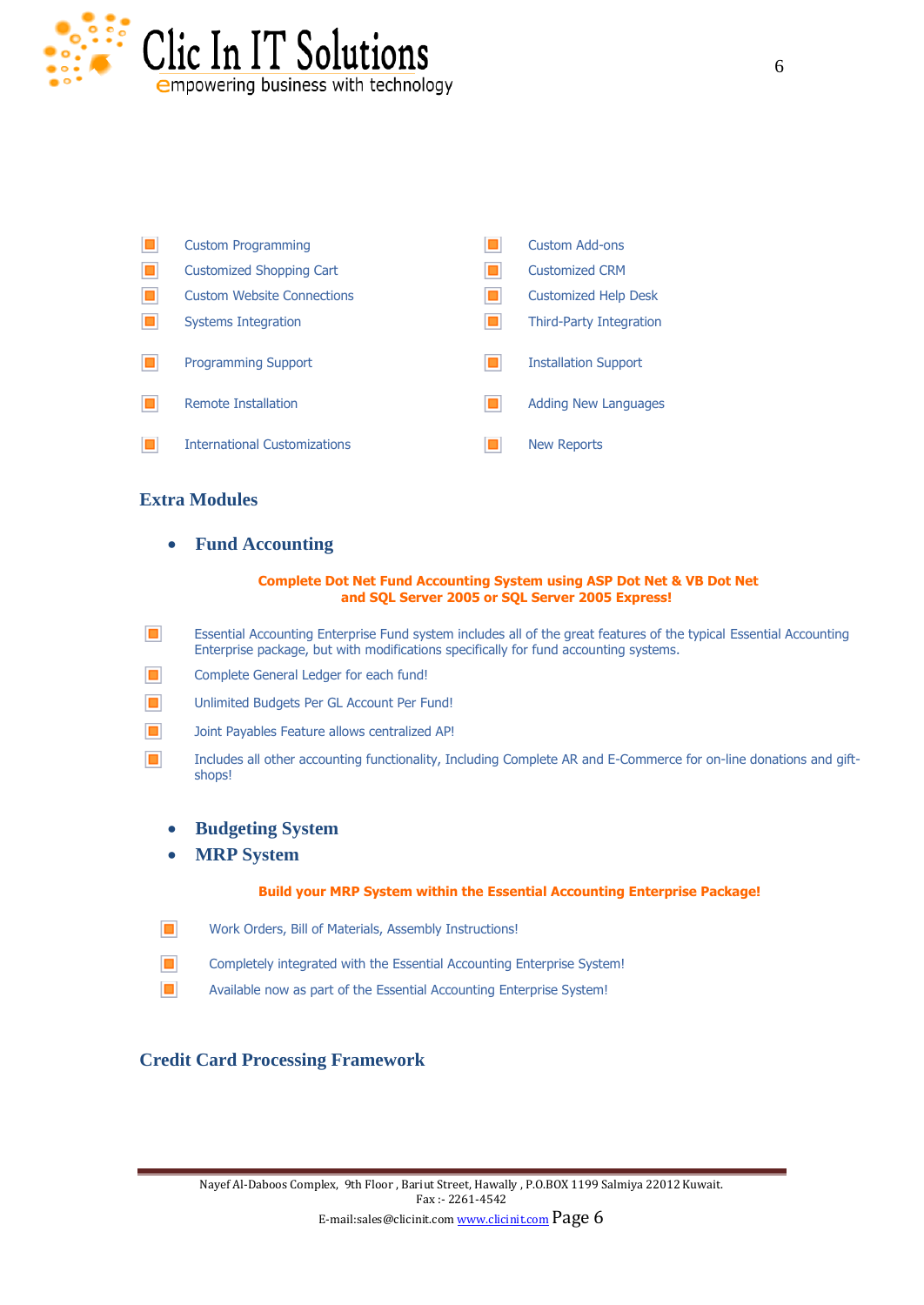

# **Complete Shopping Cart**

#### **Shopping Cart & E-Commerce**

- $\Box$ Automatically Posts Orders into the Accounting System! Never re-key in orders again!
- $\blacksquare$ Fully integrated with Essential Accounting Enterprise
- $\Box$ Product lists automatically built from the items in the accounting database
- $\Box$ Complete Customer Service Area! Shows open orders, tracking information, invoices, and contracts.
- $\blacksquare$ Real-Time Shipping Rates for FedEx and UPS Included
- $\Box$ Integrates with On-Line Credit Card Processors VeriSign & Authorize Dot Net
- $\blacksquare$ Integrates with our Help Desk to provide an Enhanced Customer Support Experience!
- $\Box$ Integrates with the Enterprise Downloads Manager for ESD (Electronic Software Delivery)
- $\Box$ Product Available now as part of the Essential Accounting Enterprise System.

# **Enterprise CRM System**

#### **Full Featured Web-Based CRM System**

- $\blacksquare$ Completely Web Based!
- $\blacksquare$ Complete ASP Dot Net Web based!
- $\blacksquare$ All typical CRM Features Supported! Manager Leads, Customers, Quotes, Order Pipeline!
- $\blacksquare$ Full Office System Included! Word Processing, Spreadsheet, Database, Email!!
- $\blacksquare$ SQL Server Database back-end makes the system 100% Auditable!
- $\blacksquare$ Easy to Use, Easy to Navigate Interface!!
- $\Box$ Completely Integrated with the Essential Accounting Enterprise System!
- $\Box$ Product Available now as part of the Essential Accounting Enterprise System.

# **Enterprise POS System**

# **Internet-Based Point of Sale System Completely Integrated with the Essential Accounting Enterprise System!**

 $\Box$ 100% Internet-Based! Set-up a POS System anywhere there is a phone line!  $\Box$ Complete ASP Dot Net Web based!  $\Box$ Easily Interface with Existing POS Hardware!  $\Box$ Completely Integrated with the Essential Accounting Enterprise System!  $\blacksquare$ Supports simple "Cash and Carry" sales or Capture Customer Information!

Nayef Al-Daboos Complex, 9th Floor , Bariut Street, Hawally , P.O.BOX 1199 Salmiya 22012 Kuwait. Fax :- 2261-4542

E-mail:sales@clicinit.com www.clicinit.com Page 7